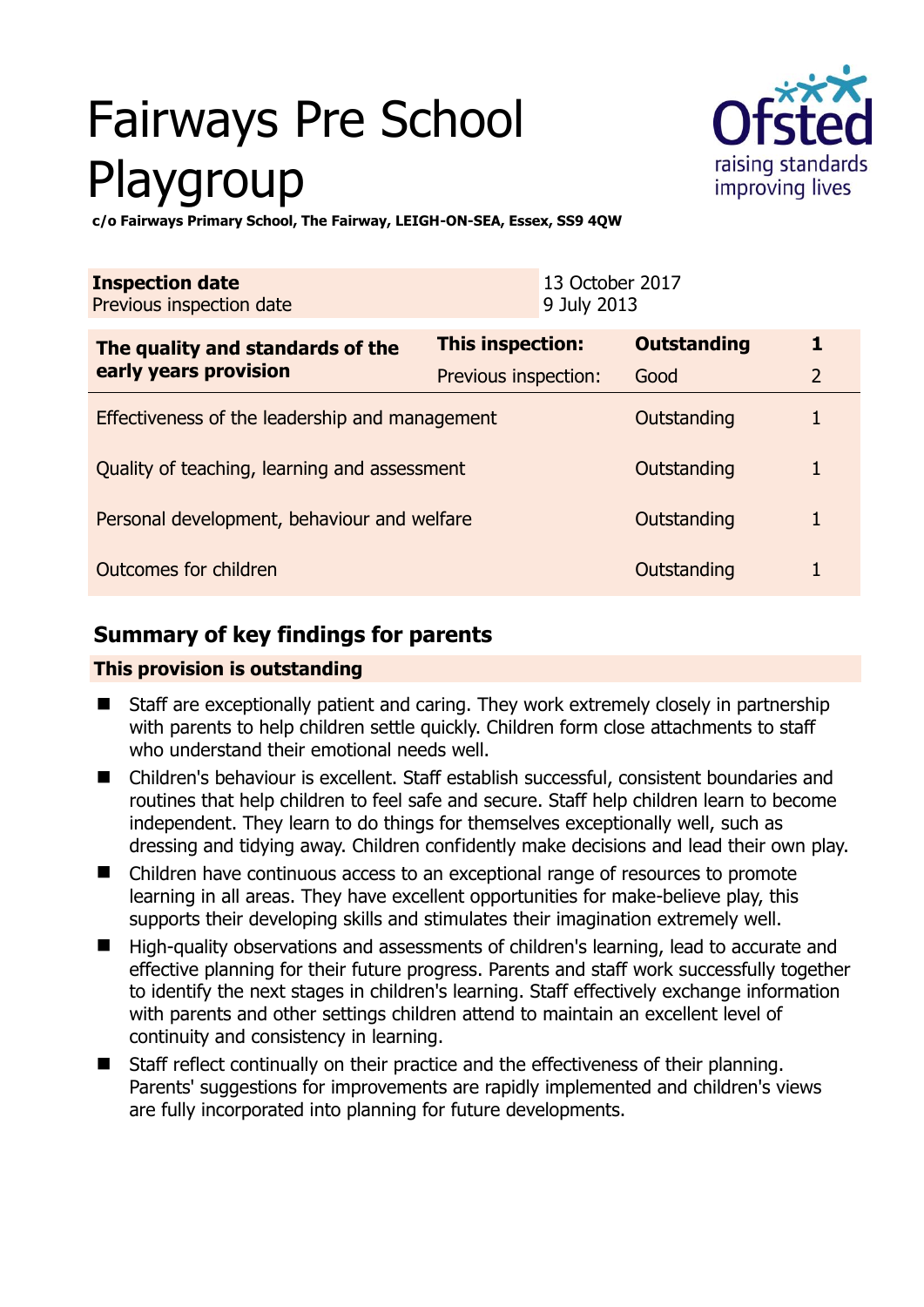## **What the setting needs to do to improve further**

### **To further improve the quality of the early years provision the provider should:**

■ continue to build and expand on the already highly successful ways used, to monitor children's progress that maintains the excellent learning outcomes.

### **Inspection activities**

- $\blacksquare$  The inspector observed the quality of teaching during activities indoors and outdoors, and assessed the impact this has on children's learning.
- The inspector carried out a joint observation with the manager.
- The inspector held a meeting with the manager and spoke to children, committee chair and staff.
- $\blacksquare$  The inspector took account of the views of parents by speaking with some of them during the inspection.
- The inspector looked at relevant documentation, such as the suitability and qualifications of staff, risk assessments, children's records, policies and procedures.

#### **Inspector**

Jenny Forbes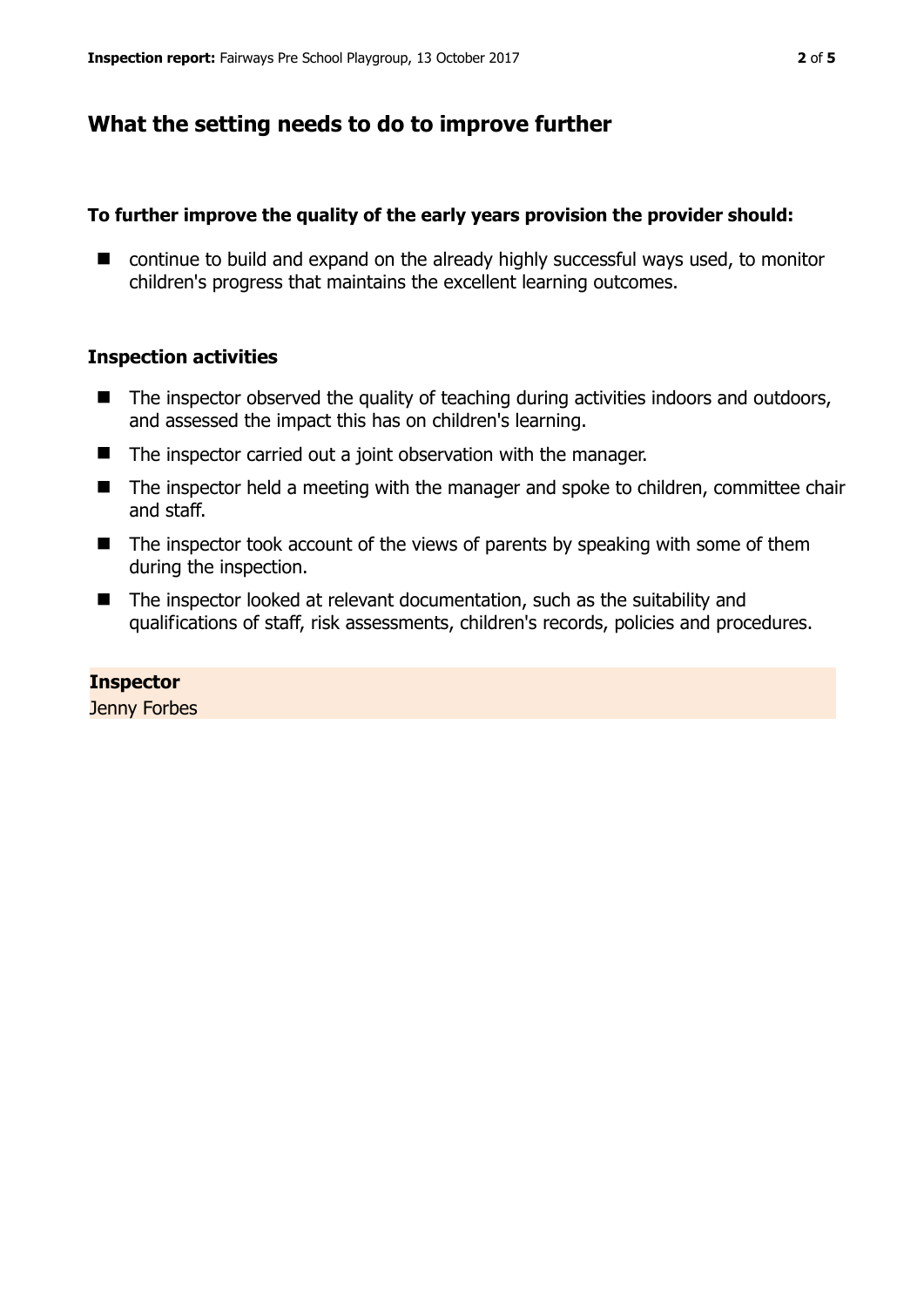## **Inspection findings**

## **Effectiveness of the leadership and management is outstanding**

Managers and staff share a strong commitment to achieve exceedingly high standards of learning for all children. Managers scrutinise the progress of groups of children to identify any gaps in teaching. They recognise that this careful monitoring can be extended even further, to close any remaining gaps in children's learning swiftly. Staff are especially sensitive to the needs of individual children. They work closely with parents and other professionals to secure highly effective support for children, who may need additional help. Extremely supportive staff supervisory meetings and the sharing of excellent practice leads to an especially high level of consistency in teaching. Staff are well qualified and receive excellent training opportunities, to help them extend their skills and expertise. Safeguarding is effective. Regular training keeps staff up to date with current child protection procedures.

## **Quality of teaching, learning and assessment is outstanding**

Children participate in a diverse range of highly stimulating and challenging activities that motivate them to learn. For example, they learn fascinating facts about the ocean and make sandcastles in a real-life rowing boat sandpit. They eagerly sharpen their pencils and make marks on paper in the make-believe office. Children communicate exceptionally well, staff extend children's learning through skilful questioning techniques and discussion. Children chatter to each other as they work out how long to build a train track and measure it with tapes. Staff encourage children continually to think things out for themselves and solve their own problems. Staff extend children's vocabulary as they explain and describe their activities. They use words, such as 'pummel' and 'poke' as children manipulate dough to exercise their hands in readiness for developing early writing skills.

## **Personal development, behaviour and welfare are outstanding**

Children explore with great fascination the exceptionally imaginatively designed garden with its seaside theme and extensive resources. They love searching for bugs and learning about nature. They are thoroughly absorbed as they stir together mud, acorns and leaves. Children adore being outdoors experimenting with a vast and varied array of tactile experiences. They are excited as they chase their friends in toy vehicles. Children grow in confidence, as they try out their physical capabilities and learn how to measure risks to keep themselves safe. They squeal with delight as they swing and climb on apparatus under close supervision from staff. Staff teach children how to grow vegetables and to eat foods that are healthy. They learn about differences and similarities in the world around them and to care for each other.

## **Outcomes for children are outstanding**

Children's mathematical skills are excellent. They recognise numbers and count them in sequence. They are expert in sorting and matching. Children make outstanding progress and are very well prepared for their move on to school. They learn about letters and sounds, and they enjoy beginning to write their name. Children choose books independently and share with their friends.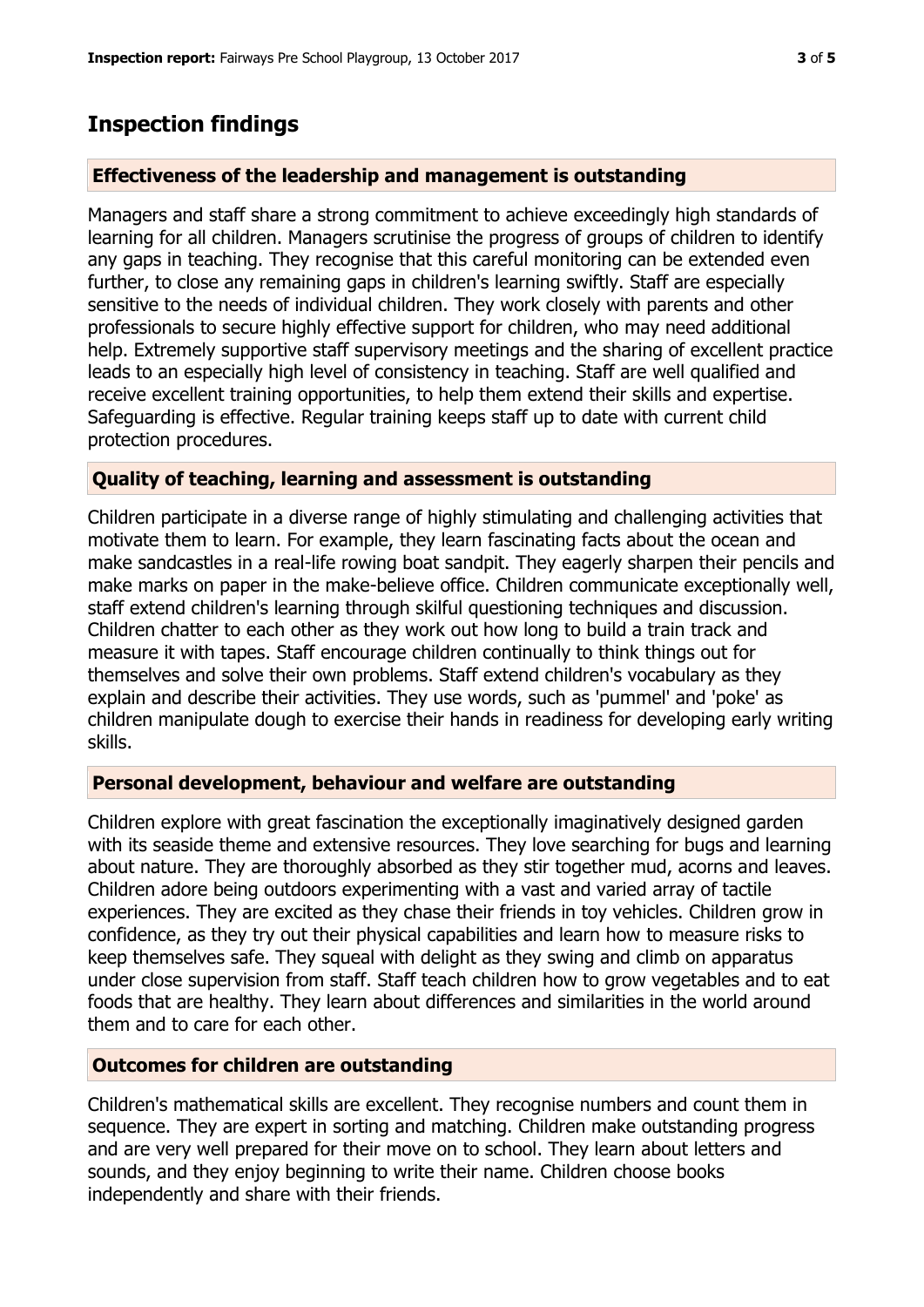## **Setting details**

| Unique reference number                             | 119476                                  |  |
|-----------------------------------------------------|-----------------------------------------|--|
| <b>Local authority</b>                              | Southend on Sea                         |  |
| <b>Inspection number</b>                            | 1063577                                 |  |
| <b>Type of provision</b>                            | Sessional provision                     |  |
| Day care type                                       | Childcare - Non-Domestic                |  |
| <b>Registers</b>                                    | Early Years Register                    |  |
| Age range of children                               | $2 - 4$                                 |  |
| <b>Total number of places</b>                       | 32                                      |  |
| <b>Number of children on roll</b>                   | 69                                      |  |
| <b>Name of registered person</b>                    | Fairways Pre-School Playgroup Committee |  |
| <b>Registered person unique</b><br>reference number | RP904848                                |  |
| Date of previous inspection                         | 9 July 2013                             |  |
| <b>Telephone number</b>                             | 01702 421180                            |  |

Fairways Pre School Playgroup registered in 1978. It is managed by a committee. There are 13 members of staff, all of whom hold appropriate early years qualifications at level 3 or above. The pre-school opens Monday to Friday. Sessions are from 8.35am until 11.35am and 12.20pm until 3.20pm. Some children stay during the lunch period. The preschool provides funded early education for two-, three- and four-year-old children.

This inspection was carried out by Ofsted under sections 49 and 50 of the Childcare Act 2006 on the quality and standards of provision that is registered on the Early Years Register. The registered person must ensure that this provision complies with the statutory framework for children's learning, development and care, known as the early years foundation stage.

Any complaints about the inspection or the report should be made following the procedures set out in the guidance 'Complaints procedure: raising concerns and making complaints about Ofsted', which is available from Ofsted's website: www.gov.uk/government/organisations/ofsted. If you would like Ofsted to send you a copy of the guidance, please telephone 0300 123 4234, or email enquiries@ofsted.gov.uk.